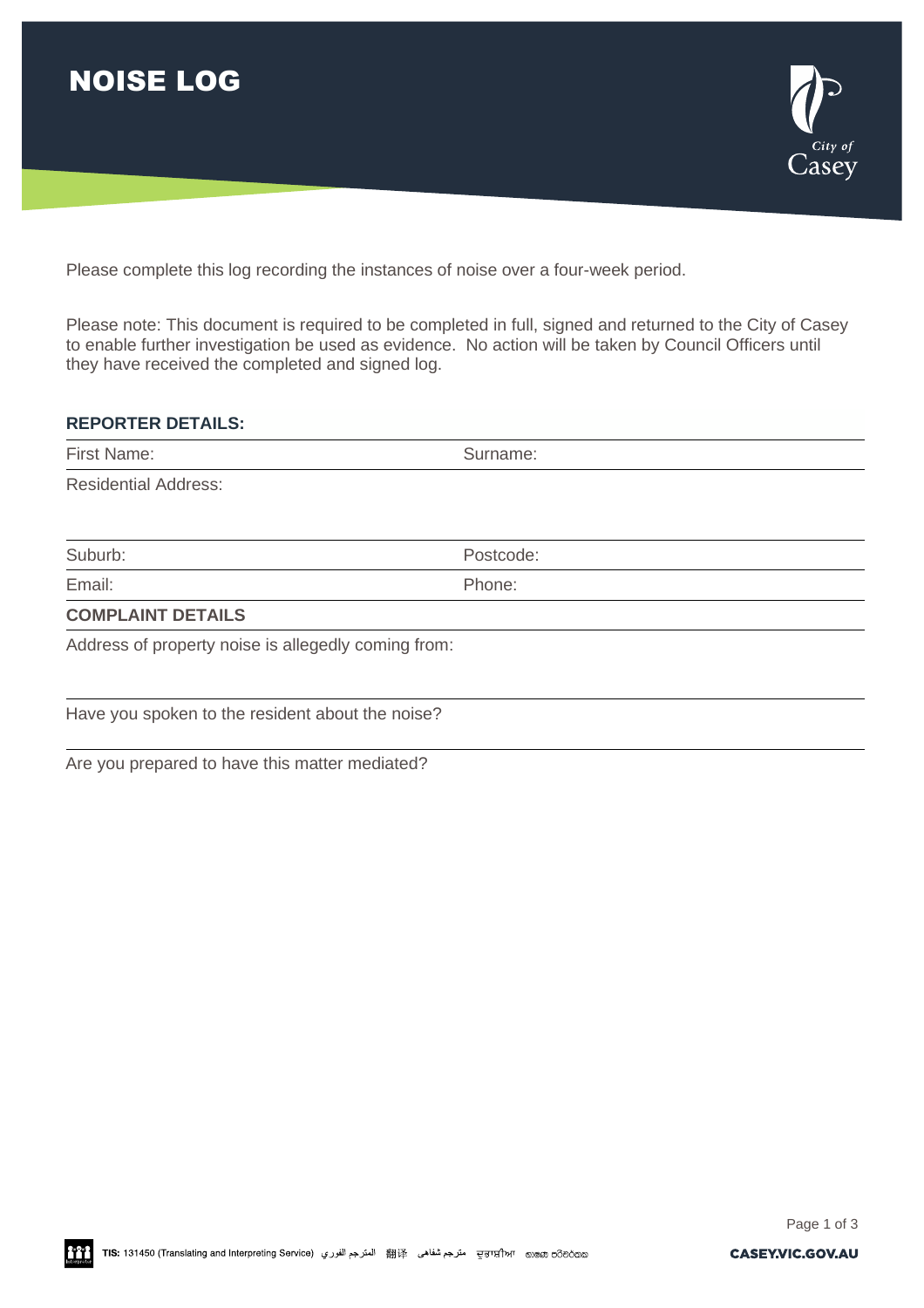| <b>Date</b> | Time<br>started | noise | Time<br>finished | noise Type of noise | How does the noise affect you? |
|-------------|-----------------|-------|------------------|---------------------|--------------------------------|
|             |                 |       |                  |                     |                                |
|             |                 |       |                  |                     |                                |
|             |                 |       |                  |                     |                                |
|             |                 |       |                  |                     |                                |
|             |                 |       |                  |                     |                                |
|             |                 |       |                  |                     |                                |
|             |                 |       |                  |                     |                                |
|             |                 |       |                  |                     |                                |
|             |                 |       |                  |                     |                                |
|             |                 |       |                  |                     |                                |
|             |                 |       |                  |                     |                                |
|             |                 |       |                  |                     |                                |
|             |                 |       |                  |                     |                                |
|             |                 |       |                  |                     |                                |
|             |                 |       |                  |                     |                                |
|             |                 |       |                  |                     |                                |
|             |                 |       |                  |                     |                                |
|             |                 |       |                  |                     |                                |
|             |                 |       |                  |                     |                                |
|             |                 |       |                  |                     |                                |
|             |                 |       |                  |                     |                                |
|             |                 |       |                  |                     |                                |